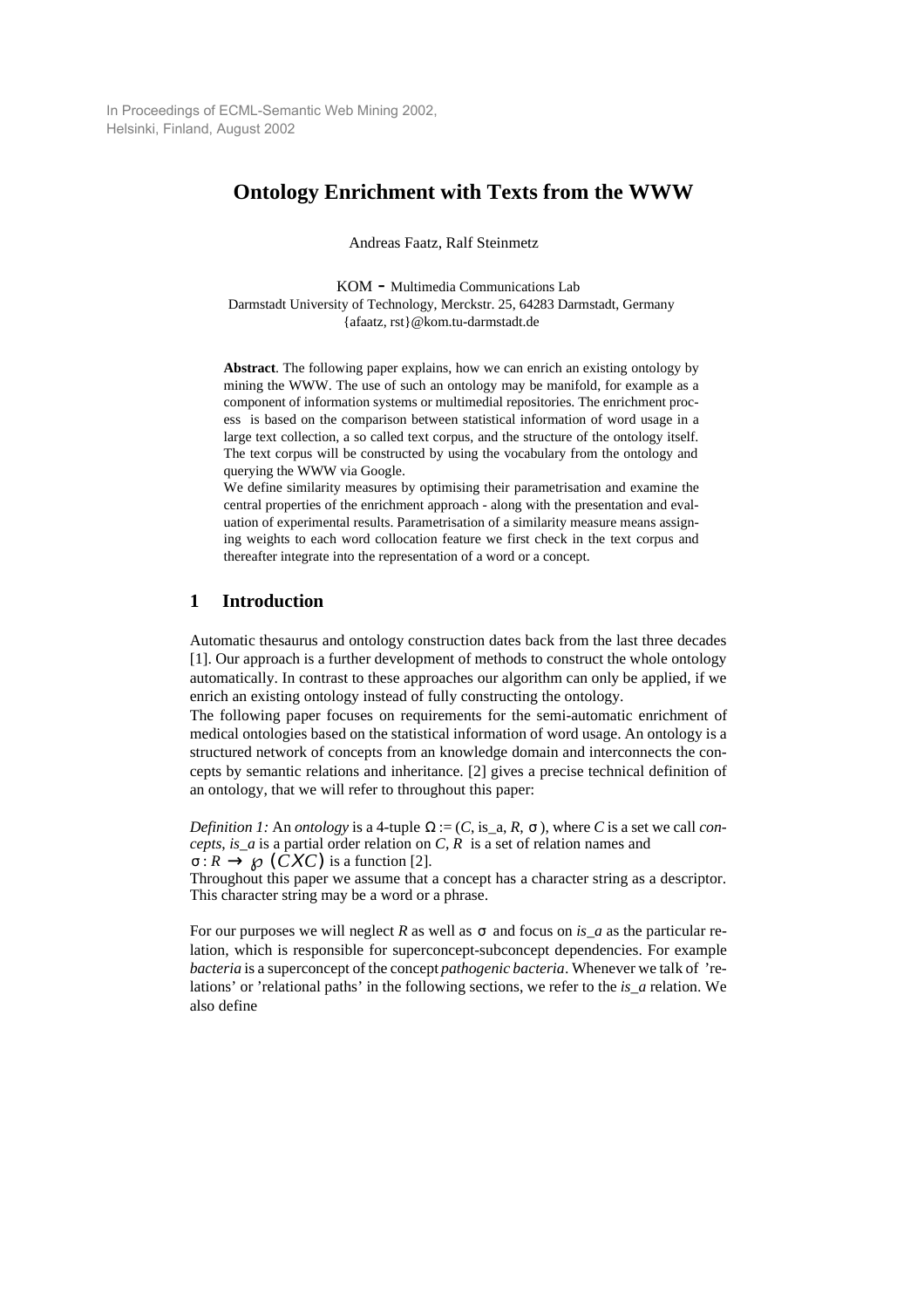*Definition* 2 : We call the restriction of an ontology  $\Omega := (C, is_a, R, \sigma)$  to  $(C, is_a)$  the hierarchical backbone of Ω.

Ontologies give a formal representation and conceptualisation of a knowledge domain, which is useful for the administration of large multimedial resource collections: if ontologies reflect an agreement of a group of experts and are rich enough in the sense of a sufficient number of concepts, ontologies are able to handle information exchange across the borders of one expert's vocabulary. For example, one could ask an ontology to return the names of all bacteria causing diarrhoea and in this way access domain knowledge without the barrier of finding out the names of the particular bacteria by reading texts from the domain of infectiology.

Naturally the construction of an ontology is hard and expensive, as one has to train domain experts in formal knowledge representation. This is the motivation behind the idea, that for a given ontology we focus on finding new concepts automatically. Those new concepts are propositions, which extend the given ontology. For this we

- use a special text corpus derived from WWW search results
- detect a set of candidate concepts from the corpus
- finally select a subset of those candidate concepts ranking their similarity to concepts already existing in the given ontology.

The final selection ends up in new concepts for the ontology to be proposed to a (human) ontology engineer.

The concepts have one or more descriptors, which are words or phrases from natural language. This implies that we develop our method finding suitable definitions for the semantic similarity of words or ordered sets of words.

The paper is organised as follows: in section 2.1 we describe our approach informally, whereas in 2.2 we give a survey on formalisation, which is explained in detail in section 2.3. Section 3 deals with the experimental results on two very different kinds of text corpora and especially on mining propositions from Google search hits. Section 4 discusses related work. At last section 5 summarises and points to future work.

## **2 Enrichment Approach**

### **2.1 Overview**

Similarity between words is a topic from the theory of word clustering algorithms and requires statistical information about the context, in which the words are used. Many approaches check collocation features of the words in large text corpora, such that a word is represented by a large vector. The vector has entries communicating, how often a collocation feature was fulfilled in the corpus. The vectors are sparse [3]. The notion of similarity definitions by vector representations normally does not assign a weight to every single dimension of the vectors. In this paper we argue, that this is possible by a soft method using the information already defined in the given ontology. The influence of the ontological structure on the word (-vector) similarities results in an optimisation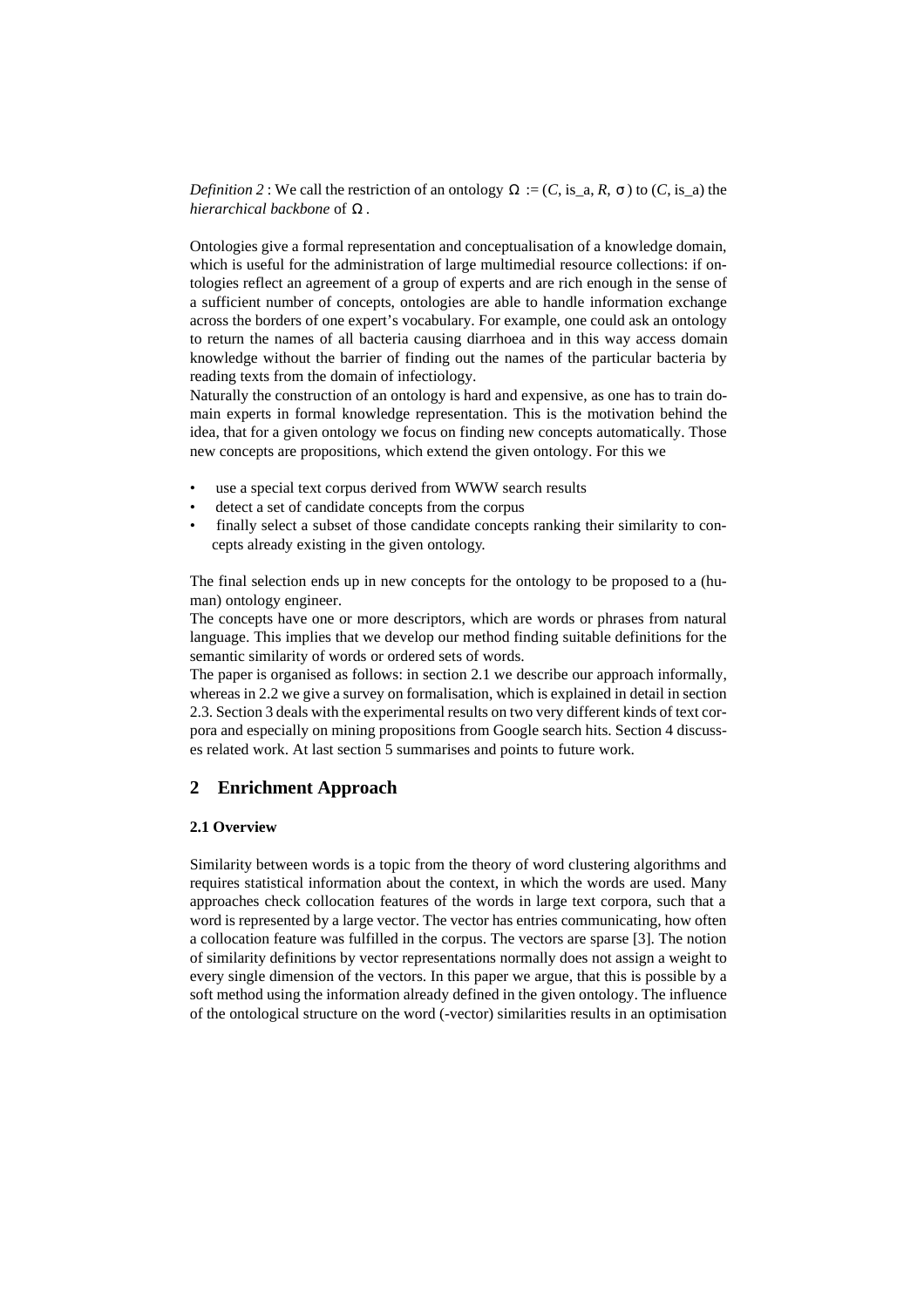problem, which determines which dimension in the word (-vector) representation is influential for the similarity computation. The following definition should clarify, what a collocator is.

*Definition 3:* Let a word *w* be given. A *collocator* of *w* is a word, which occurs together with *w* due to a predefined rule in a text collection (text corpus).

Thus for example in the phrase '*Medical ontology enrichment in the k-med project***'**, '*enrichment*' and '*medical*' would be collocators for predefined rules like for instance 'maximal distance 5 words' or also 'occurrence in the same sentence'.

The way we include the ontological information from  $\Omega := (C, \text{ is }_{-}a, R, \sigma)$  may be guided by different heuristics on a numerical interpretation of is\_a, R and σ. For example the abstraction level of a concept, the interconnection by relations, relational paths and their lengths or the local granularity of the modelling can establish distance measures on a given ontology  $\Omega$ .

Our goal is a comparison of this distance measures to the information about collocators in a text corpus.

#### **2.2 Enrichment as an optimisation problem**

The core idea of our approach is computing enrichment rules, which do not contradict the distance information already given by the ontology we want to enrich. We first have to state a basic assumption.

*Assumption 1*: There exists a consistent distance measure d expressing semantic distances between the concepts in  $\Omega$ . The distance measure is based on the relational interconnections between the concepts in the hierarchical backbone of  $\Omega$ .

By consistency we mean, that *d* underlies some characteristic heuristics: a long relational path between two concepts rises the distance between them, the abstraction level in the hierarchical backbone influences the distance measure *d* as well as the number of concepts, which are subconcepts to the same superconcept. Both abstraction and the number of siblings rise the distance. The distance measure *d*, which we will from now on denote by  $d(x, y)$  for concepts x and y from  $\Omega$  also differentiates between generalisation and specialisation in an ontology. We showed in [4] that such distance measures exist indeed. Thereby our notion of 'consistent' does not necessarily imply a good enrichment quality, but just means, that the above heuristics are fulfilled. The quality of the heuristics and the resulting distance measures have to be judged by the results of enrichment experiments.

We also assume a text corpus  $\zeta$  to be given and determine the ordered set *K* of the *n* most frequent collocators which cooccur with at least two concepts from  $\Omega$ . Let  $v(x) \in R^n$  be a vector; the *i*-th entry of this vector  $v(x)$  expresses, how often the descriptor of the concept  $x \in \Omega$  was a collocator in  $\zeta$  with the *i*-th element of *K*.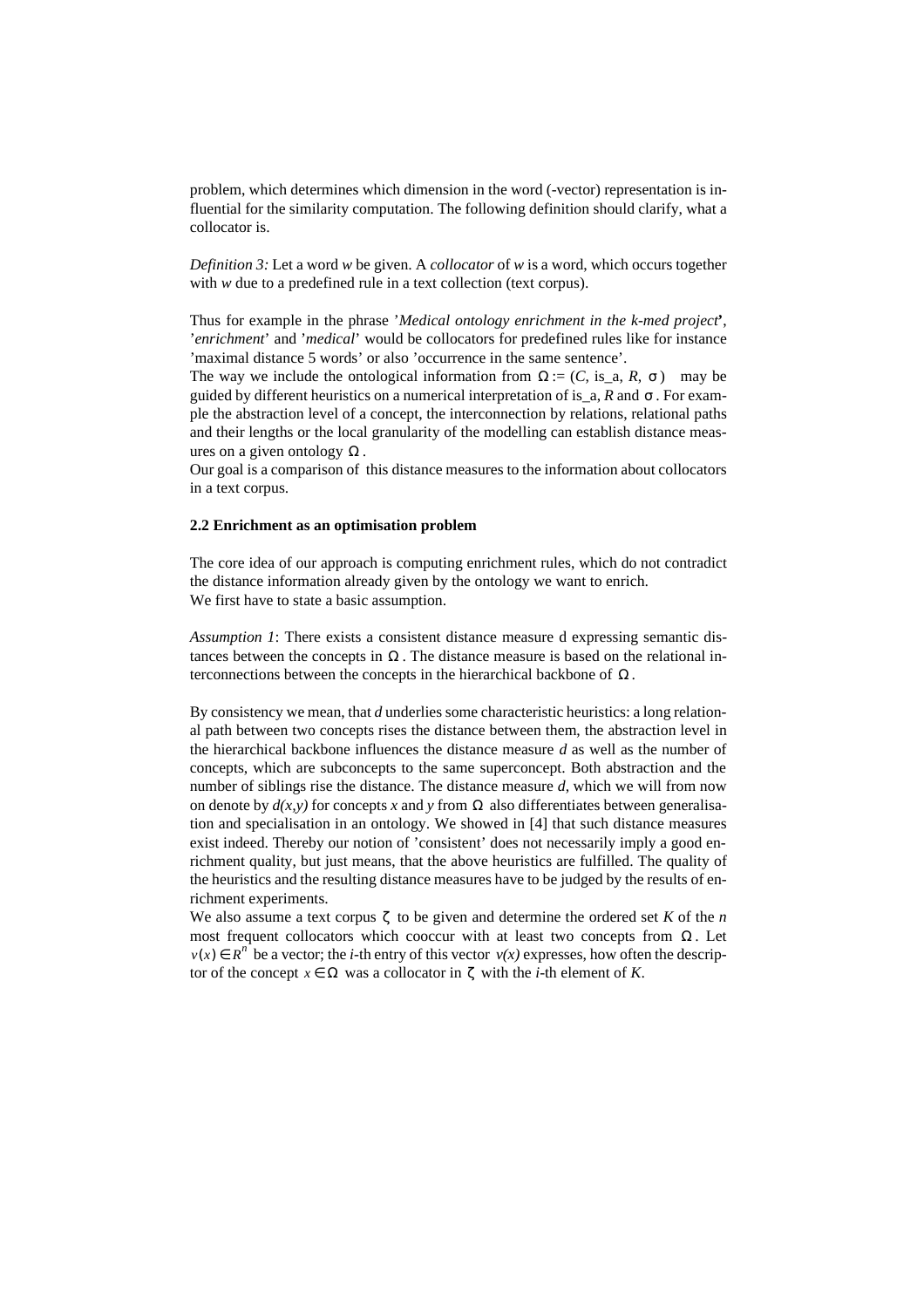Let now  $f_k$  be a component-wise monotonic function of the dissimilarity D between two concepts *x* and *y* from  $\Omega$ . For the dissimilarity D we postulate, that it must be computable from the vectors  $v(x)$  with concepts *x* from Ω.

The parametrisation  $k = (k_1, \ldots, k_n)$  just weighs each collocation feature positively, it indicates, how strong the *j*-th dimension is involved in the dissimilarity computation. The optimisation process consequently fits the average of the  $f_k$  ( $D$  ( $v(x)$ ,  $v(y)$ )) for possible  $k = (k_1, \ldots, k_n)$  with each  $k_i \geq 0$ , to the distances  $d(x, y)$  for each pair of concepts from  $\Omega$ .

To sum it up briefly, the optimisation establishes a dissimilarity measure, which is as near as possible to the distance measure  $d$  in  $\Omega$ . In the next section we present a formalisation of the algorithm. We decided to explain the details of this formalisation to make a repetition of experiments with the algorithm possible.

#### **2.3 Formalisation of the algorithm**

A *distance measure* on  $\Omega$  is a function *d:*  $(C X C) \rightarrow [0,1]$ . Examples of distance measures are:

1)  $d(x, y) = e^s$ , where *e* is Euler's constant and *s* denotes the number of steps along the shortest relational path between the concepts *x* and *y*. This distance definition corresponds to the heuristics, that long relational paths rise the distance between given concepts.

2)  $d(x, y) = 1$ , if there exists a relation between the concepts x and y and  $d(x, y) = 0$ , if there does not exist a relation between the concepts *x* and *y*. This definition has only a reasonable application to ontologies, if the transitivity of the is  $a$ -Relation and the concatenation of different relations from  $R$  is clearly stated in the a of axioms of  $\Omega$ .

3) [5] defined criteria for similarity measures in thesauri, which in turn can be applied to distances in the hierarchical backbone of the ontology  $\Omega := (C, is\_a, R, \sigma)$ .

 [4] showed, that there is an infinite number of distance measures on the hierarchical backbone of an ontology fulfilling more restrictive characteristics than 1) and 2). For further details we have to refer to [4].

A *text corpus* ζ is a collection of text documents written in exactly one natural language. We assume  $\zeta$  to be electronically available. From a text corpus we define a set of words or phrases to be the candidate concepts*.* A *proposition* for the ontological enrichment is a word or a phrase from  $\zeta$ , which is used similarly to the concepts from the given ontology. Candidates are to be predefined, for example as all nouns occurring in ζ. Note that ζ might also be extended by additional text material. This may happen during or after the application of the enrichment algorithm.

A *rule set*  $ρ$  is a finite set of linguistic properties, each of which can be tested in terms of its fulfilment frequency in the text corpus. In our case we will always consider collocation properties for the rule set  $\rho$ .

The entries  $m_i$ , of a *representation matrix*  $M(C, \rho, \zeta)$  list, how often the *j*-th property from  $\rho$  was fulfilled in  $\zeta$  for the descriptor the *i*-th concept from *C*.

The enrichment algorithm processes information available from  $\zeta$  and  $\Omega$ . It computes an optimal solution for the problem of fitting the distance information among the concepts expressed by  $\Omega$  and the dissimilarity information between words or phrases to be extracted from the word usage statistics considering  $\zeta$ .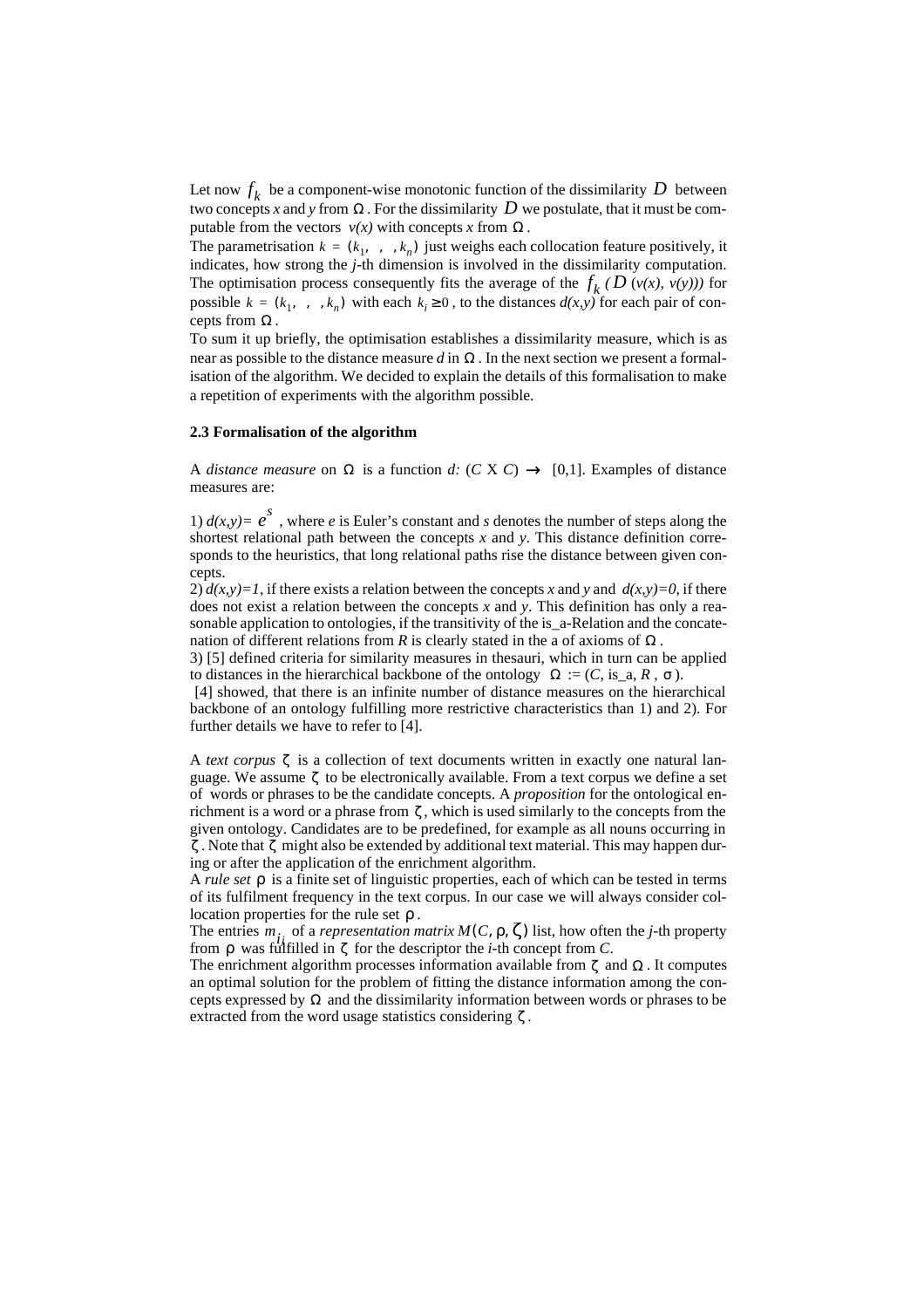Let us assume a given  $M(C, \rho, \zeta)$ . We search for a set  $k = \{k_1, \ldots, k_n\}$  of non-negative Let us assume a given  $M(C, \rho, \zeta)$ . We search for a set  $k = \{k_1, \dots, k_n\}$  of non-negative reals with  $|k| = |\rho|$ , which will be called *configuration* of the rule set  $\rho$ . Each  $k_i$  corresponds to a rule  $\rho_i$ .  $k$  =  $|\rho|$ , which will be called *configuration* of the rule set  $\rho$ . Each  $k_i$ 

The configuration  $k$  decides about the quantities of dissimilarity we derive from  $M(C, \rho, \zeta)$ .

The *Kullback-Leibler divergence* generally measures the dissimilarity between two probability mass functions [6] and was applied successfully to statistical language modelling and prediction problems [7]. The Kullback-Leibler  $D(x, y)$  divergence for two words *x, y* is defined as

$$
D(x, y) = \sum_{w} P(w|x) \log \frac{P(w|x)}{P(w|y)} \tag{1}
$$

In the basic version of the Kullback-Leibler divergence, which is expressed by formula (1), w is a linguistic property and  $P(w|x)$  is the probability of this property being fulfilled for the word  $x$ . In the sum indicated by formula (1),  $w$  ranges over all linguistic properties one includes in a corpus analysis. In our case the frequencies of observing the collocation properties are denoted by  $M(C, \rho, \zeta)$ . We change (1) in such a way, that *k* weighs the influence of each property *w* :

$$
D_{k}(x, y) = \sum_{w} k(w) P(w|x) \log \frac{P(w|x)}{P(w|y)}
$$
(2)

with  $k(w) \in k$  in our case

Considering our representation matrix notation  $M(C, \rho, \zeta)$  we obtain

$$
P(w|x_i) = \sum_{l=1}^{|p|} \left[ \frac{m_{il}}{\prod_{n=1}^{|p|} m_{in}} \right]
$$
 (3)

Let us clarify the notation of formula (3):

denotes the *i*-th concept from *C*. Correspondingly in (3) the  $m_{i,j}$  are the matrix entries in  $M(C, \rho, \zeta)$  in the row expressing the collocation properties of  $x_i$ . With this nothes in  $M(C, \rho, \zeta)$  in the row expressing the conocation properties of  $x_i$ . With this in-<br>tation  $k(x_i) = k_i$  holds. In that sense, we will be able to determine an optimal  $k = \{k_1, k_2\}$ .<br>  $k = \{k_1, k_n\}$ . *x*<sub>i</sub> denotes the *i*-th concept from *C*. Correspondingly in (3) the  $m_{i_l}$  are tries in  $M(C, \rho, \zeta)$  in the row expressing the collocation properties of *x* 

Taking the distances from the ontology  $\Omega$  as an input, which should be approximated by the  $D_k(x, y)$  as well as possible, the question of finding an optimal configuration *k* reduces to the question:

which configuration *k* minimises the average squared error expressed by the differences

$$
\left(d(x,y)-D_k(x,y)\right)^2
$$
?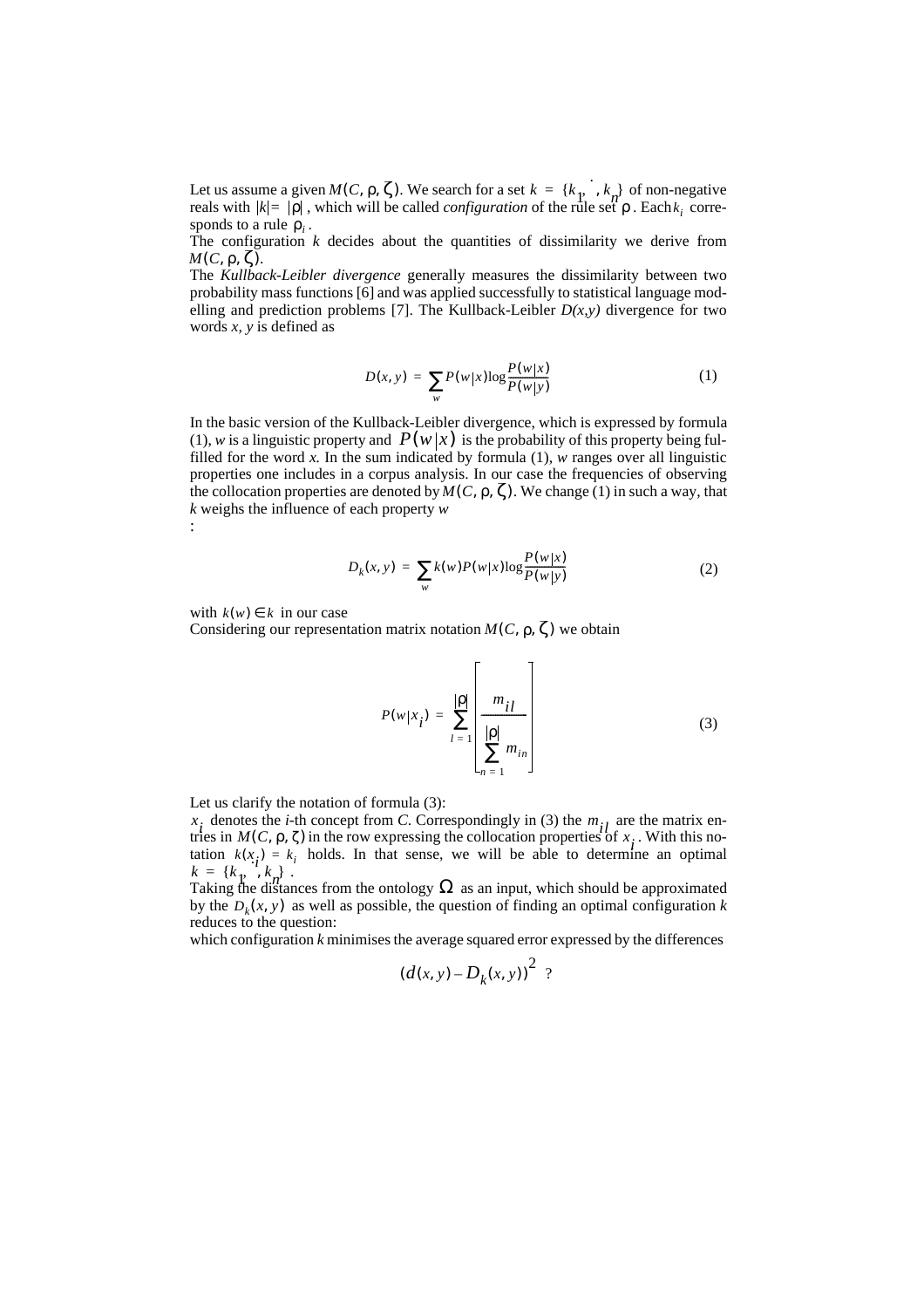Finally we present a formulation of this question in terms of a quadratic optimisation formula. Searching for an optimal *k* means searching for a minimum of the following fitness expression:

$$
\min_{k} \sum_{i=1}^{|C|} \sum_{i=1}^{|C|} (d(x_i, x_j) - D_k(x_i, x_j))^2
$$
\n(4)

where  $k = \{k_1, \ldots, k_n\}$  and  $k_i \geq 0$  for all  $k_i \in k$ . Note that we minimise over the set where  $k = \{k_1, \ldots, k_n\}$  and  $k_l \ge 0$  for all  $k_l \in k$ . Note that we minimise over the set of all configurations, that means over all possible *k*. We now explain, which words phrases are propositions for the ontological enrichment.

Once we optimised formula (4) we obtain the configuration in need to compute all the distance measures between all the concepts from  $\Omega$  and the candidates. We apply an enrichment step starting with the optimal similarity measures  $D_k(x, y)$ .

We only take into concern the  $D_k(x, y)$  with  $x \in C$  and a candidate *y*. If such a distance between a formerly known concept (i.e. its descriptor) and a candidate (i.e. a word from the corpus) formerly unknown to  $\Omega$  is lower than a predefined threshold, *y* proposition to enrich  $Ω$ . A suitable threshold can for example be defined from the average of the distances  $d(x, y)$  where  $x \sim y$  holds for some  $\sim \in R$ .

Additionally the  $D_k(x, y)$  with  $x \in C$  and a candidate *y* carry even more information, namely an optimal *placement* of the candidate concepts. The candidate concepts and the concepts from  $\Omega$  can be presented together, if a candidate turns out to be a proposition. This simplifies the knowledge engineer's understanding of how the candidate concepts evolved and in which semantic area of  $\Omega$  they might belong.

#### **3 Experimental results**

#### **3.1 Basic input: ontology and corpus**

The ontology  $\Omega$  we enriched in our experiments is a modelling carried out by a medical expert during the first phase of the k-med project. K-med is an abbreviation for 'knowledge based multimedia medical education'. This project tries to collect multimedial medical learning resources and for the sake of reuse describe the educational resources by applying a metadata scheme and a common medical ontology [8].

The ontology contains the most abstract concept *disease OR symptom* along with the subconcepts *measles*, *German measles*, *diarrhoea*, *intestinal infection*. *Diarrhoea* itself has the subconcepts *aqueous diarrhoea* and *sanguinary diarrhoea*. The ontology may be viewed as an incomplete test ontology for several reasons: it only uses hierarchical relations, the superconcept and subconcept relations and also the knowledge domain are not fully clarified (such that a construction like *'disease OR symptom'* with a logical *OR* becomes necessary) and at least one additional abstraction level (a concept like '*infections*') could make the modelling clearer. In fact, this ontology is just a part of a larger ontology under construction. It is based on the subjects, which have to be tought during the first semesters of medical education in Germany.

To sum it up, we enriched this intuitively modelled ontology in the sense of [9], without deductive or inductive rules or axioms. From our point of view this enrichment of incomplete ontologies is, along with the extension of thesauri and catalogues, the main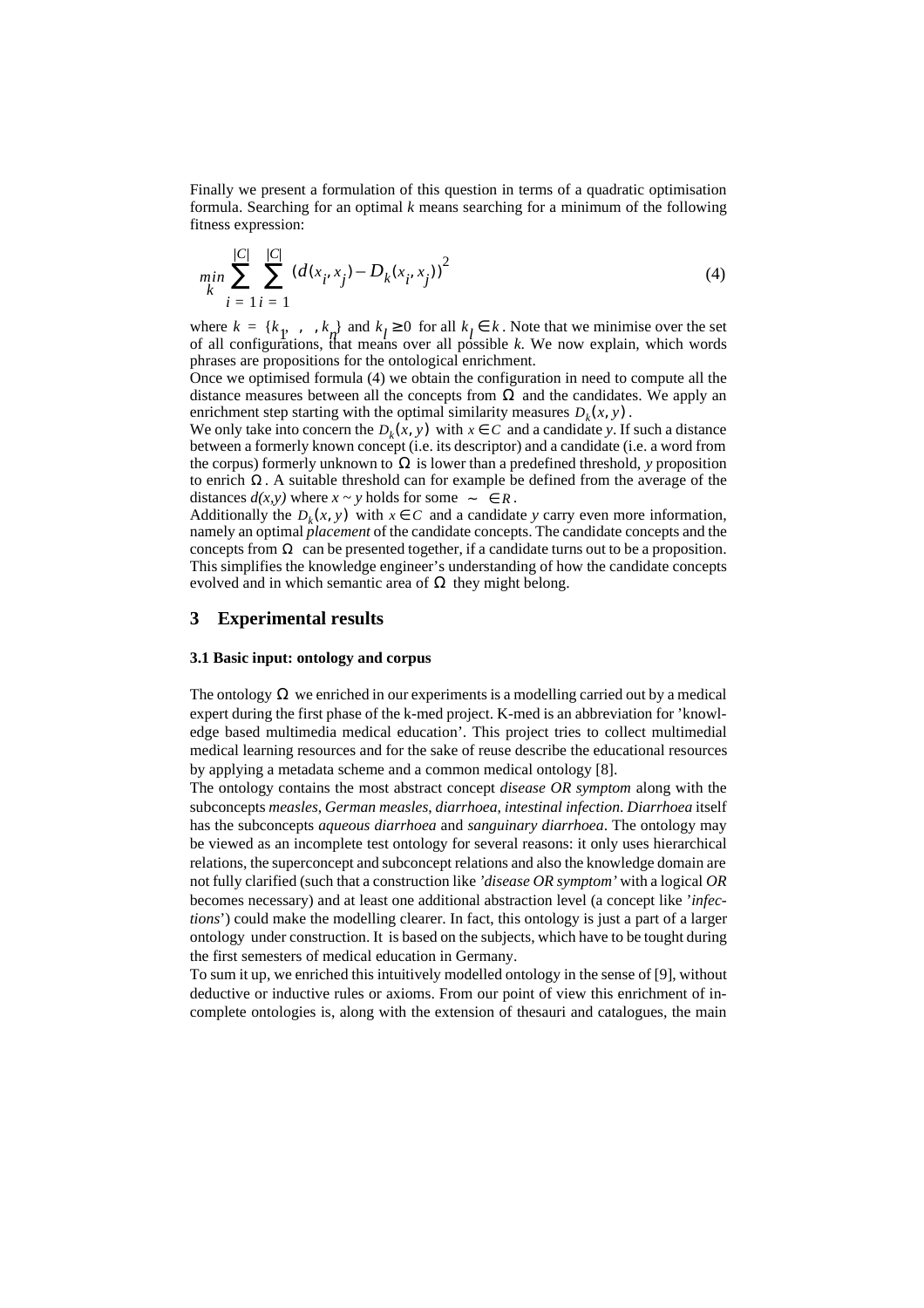application area of our approach. Furthermore following [9], such a rather informal ontology represents a situation, where machine learning techniques should support the knowledge engineer.

The size of the ontology was kept small for the sake of a rapid application and evaluation. For the experiments presented in the remainder of this paper, it was easier to reduce the possible interdependencies by referring to this ontology chunk containing seven concepts.

As larger ontologies can be segmented to smaller ones - for instance to speed up the computation - we consider the enrichment of the ontological chunk a good starting point for experiments.

The computation of the represenation matrix and the derivation of the optimisation problem was carried out by an implementation of our own. For the sake of a possible later connection of this component to other existing ontology tools and the linguistic workbench TATOE [10] we used Smalltalk as the language to implement the algorithm. The quadratic optimisation (4) itself was carried out by the ampl-solver [11].

For our first experiments, we used a general, but very large (about 28.700.000 sentences) newspaper corpus available at [12]. The corpus  $\zeta$  can be queried by on-line query tools, which also provide stemming and lemmatisation techniques. All queries are collocation queries determining, whether two words were used in  $\zeta$  at a distance of predefined size. Although these experiments produced bad enrichment results from the medical expert's point of view, very important meta-properties of the algorithm, as compression of the rule set and a stability of the algorithm were found.

A second experiment was based on the search results of the web search engine Google [13]. We passed each descriptor of a concept to Google [13] and converted the documents belonging to the 10 search hits with the highest ranking into a text corpus. In contrast to the newspaper corpus this corpus is more specialised, consisting of 70 documents with 135.166 words and 15.570 sentences. Because of a restriction of the concordancer freeware in use (Wconcord, Darmstadt University of Technology) we did not apply stemming and lemmatisation to the specialised corpus we gained from the WWW. In our Smalltalk implementation we included a stop list consisting of auxiliary verbs, conjunctions, personal pronomina and prepositions.

For the rule set  $\rho$  we always tested, how often a collocation at maximum distance five tokens, but in the same sentence took place.

All of our enrichment results can be found in table 1. In the column at the very left the reader will find the concept from  $\Omega$ , in the middle column the concepts from the general newspaper corpus proposed to the concept from  $\Omega$ . At the right we find the propositions to  $\Omega$  from the special corpus.

In both experiments a candidate became a proposition, if we computed a dissimilarity below 0.5. The reason for the choice of this threshold was, that a path of length 2 in the hierarchical backbone of the test ontology led to a distance average of 0.5. All experiments were carried out in German, so we show translations here.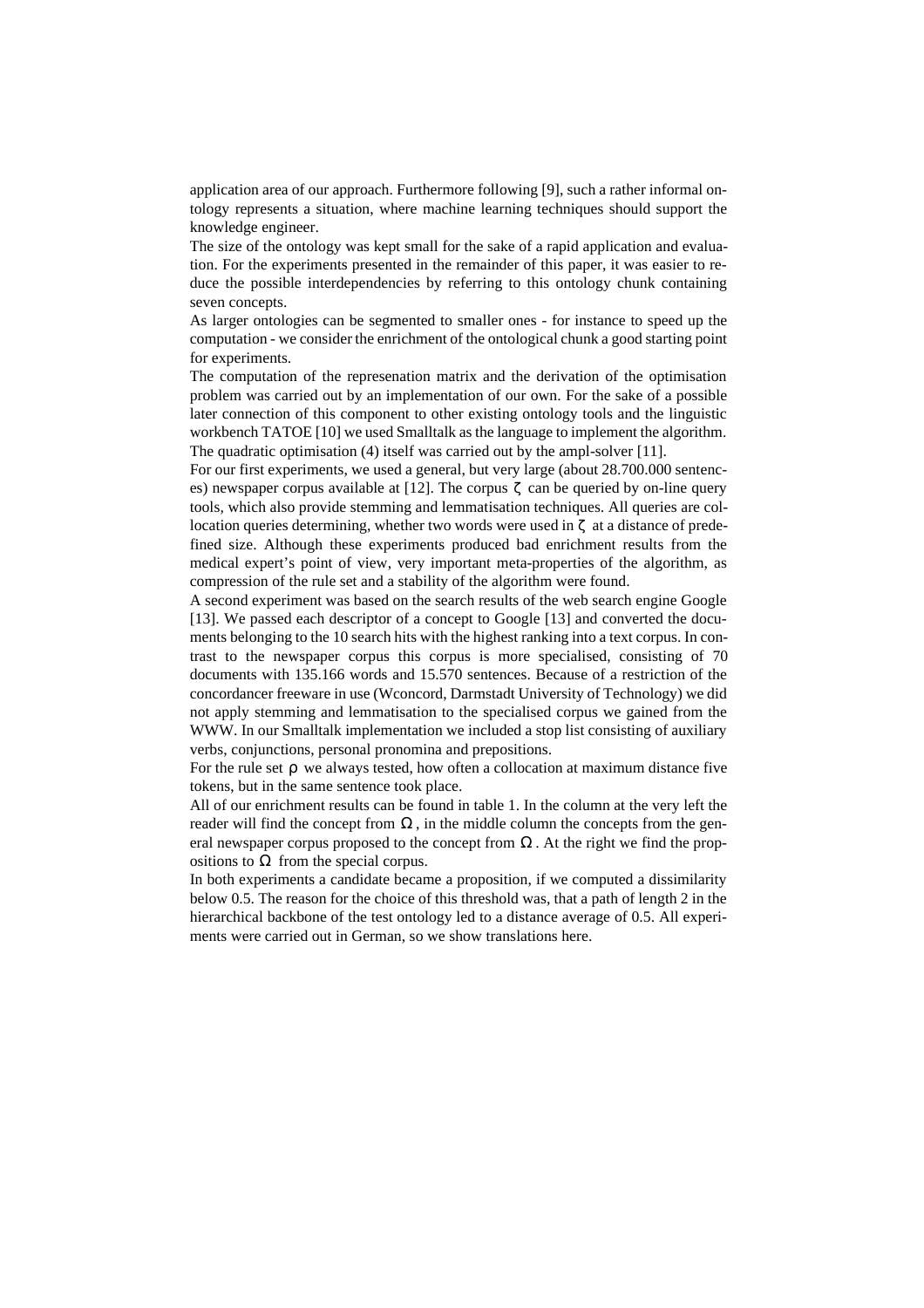| concept from $\Omega$                  | general corpus<br>(28.700.000)<br>sentences)                                                                 | special (www) corpus<br>$(15.500$ sentences)               |
|----------------------------------------|--------------------------------------------------------------------------------------------------------------|------------------------------------------------------------|
| disease OR symptom                     | $\overline{loss}$<br>illness<br>infections body<br>leg<br>wound<br>animals<br>vaccination<br>fever<br>combat |                                                            |
| intestinal infection                   |                                                                                                              | medical doctor<br>cause                                    |
| diarrhoea                              | ailment<br>epidemic<br>cough<br>fever<br>vaccination<br>infections                                           | vomit<br>stomach ache<br>nausea<br>fever<br>medical doctor |
| measles                                |                                                                                                              |                                                            |
| German measles<br>sanguinary diarrhoea |                                                                                                              | vomit<br>stomach ache<br>nausea<br>fever<br>can            |
| aqueous<br>diarrhoea                   |                                                                                                              | vomit<br>stomach ache<br>nausea<br>fever<br>can            |

## **Table 1: enrichment results**

With '*stomach ache*' and '*medical doctor*' in German we did not propose word groups but composita ('*Bauchschmerzen*' and '*Arzt*' in German).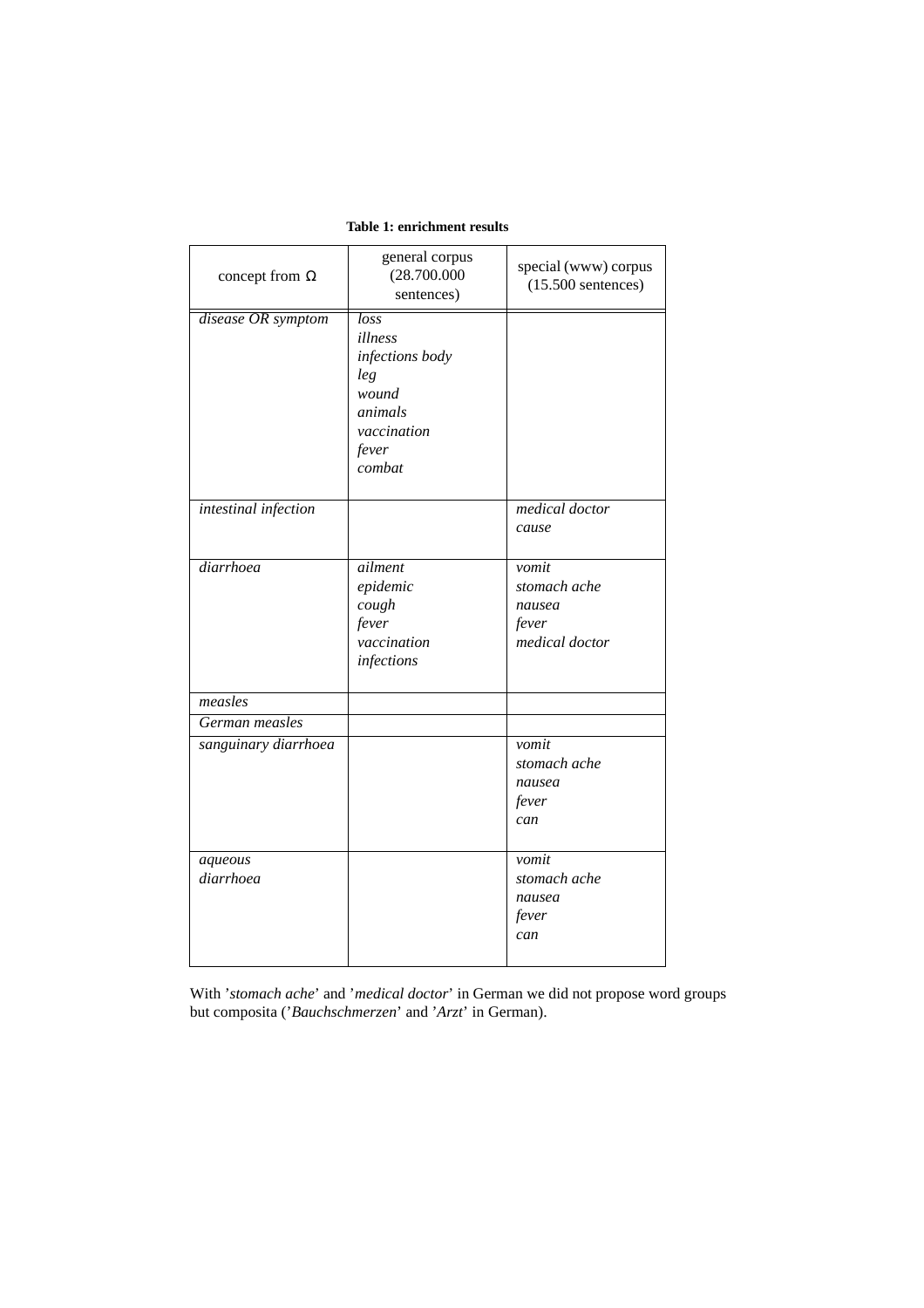#### **3.2 Results for general corpora**

We refer to the enrichment results depicted in table 1. As the rule set  $\rho$  we used collocation in the same sentence at maximal distance of five tokens in  $\zeta$ .

Although we find some concepts like '*infection*' which is a missing abstraction level in the ontology, the enrichment results from general corpora are poor. We retrieve overly general propositions like 'body' and even flaws like the proposition of 'wound', 'animal' or 'leg'. These flaws occured especially with candidates, which only had one property from  $\rho$ .

Another problem occurs with special concepts - as expected, even a very large newspaper corpus does not contain enough information to get propositions for the subconcepts of diarrhoea.

Although we faced these problems, the experiments for general corpora were worthwhile, because we identified two considerable meta-properties of the approach: *stability* and *compression*.

#### a) *Stability*

Before dealing with the core of the enrichment - the proposal of concepts - we tested the inner stability of the approach and pruned  $M(C, \rho, \zeta)$ , which was a square matrix of size 102, in two different ways. If  $M(C, \rho, \zeta)$  contained not enough information, then different pruning strategies would bare the danger of destroying the enrichment process, which means leading to inconsistent optimal configurations or enrichment results.

| first<br>strrategy | second<br>strategy |
|--------------------|--------------------|
| suffer             | suffered           |
| diseases           | fever              |
| illness            | measles            |
|                    | hepatitis          |
| die                | died               |
| pregnancy          | pregnancy          |
| percent            | percent            |
| stomach            |                    |

### **Table 2: stability**

The first pruning strategy was keeping only the ten largest entries per row, resulting in a 102 X 34 matrix  $M(C, \rho_{first}, \zeta)$ . The second pruning strategy only kept the entries  $M(C, \rho_{first}, \zeta)$ . The second pruning strategy only kept the entries  $M(C, \rho_{first}, \zeta)$  with  $c_{ii} > 10$ , resulting in a 102 X 63 matrix. With both ma $c_{ij} \in M(C, \rho_{second}, \zeta)$  with  $c_{ij}$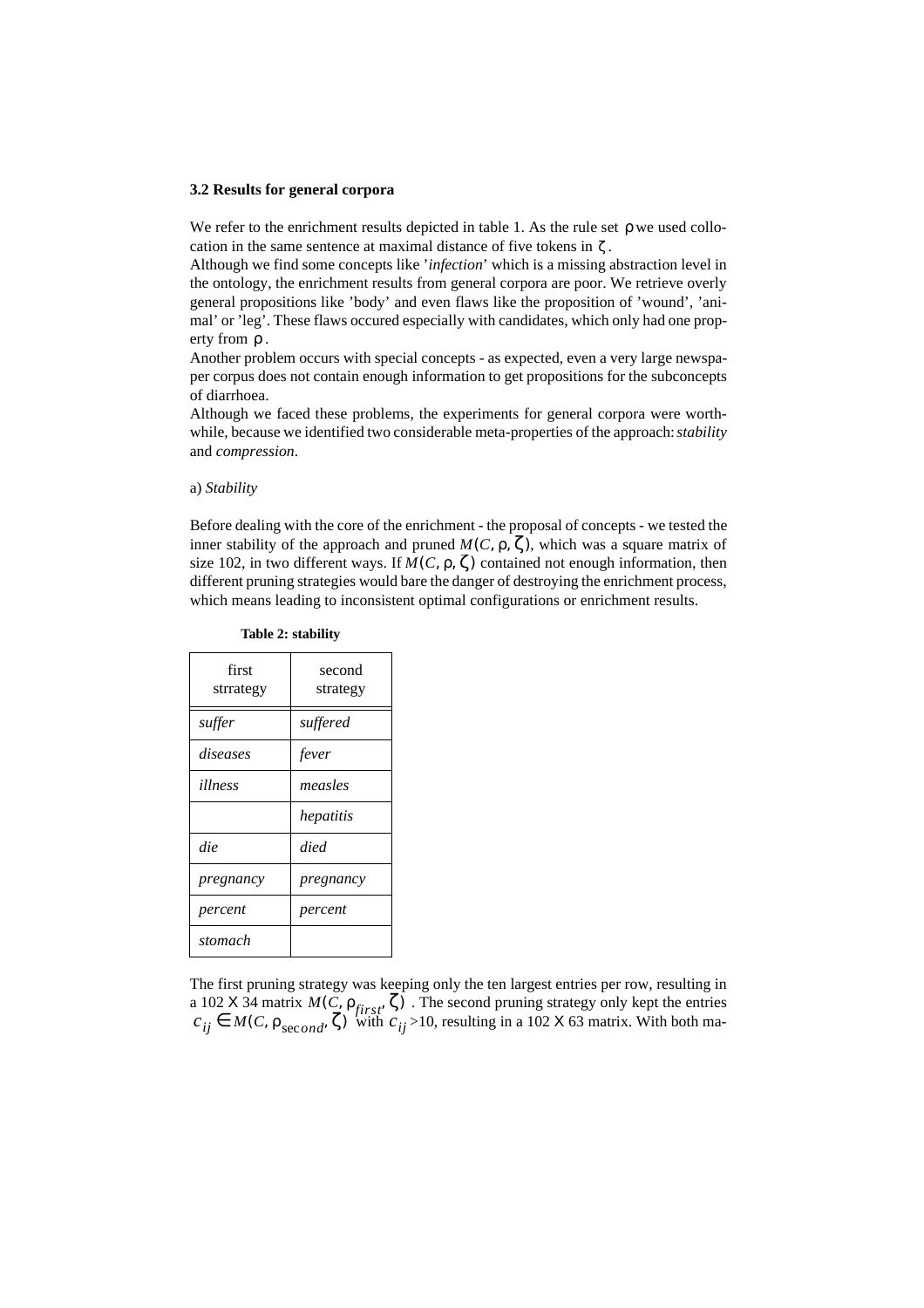trices we set up the optimization procedure, solved expression (4) respectively and derived two optimal configurations  $k_{first}$  and  $k_{second}$ . The collocators belonging to rules with nonzero weights are listed in table 2. Both strategies mean collocation at maximal distance five words with a descriptor from the respective column of table 2. Let us comment the collocators remaining from the two pruning strategies and the optimization. In table 2 we listed the collocators in such a way, that we immediatly see the relation between the two sets. Some of the collocators do not differ at all, some of them are only different in terms of the grammatical context they stem from (for example '*suffer*' and '*suffered*'), some of them obviously carry a semantic relation ('*diseases*' and '*illness*' on the one hand and their more specialised pendants '*feaver*', '*measles*' and '*hepatitis*' on the other hand). The only collocator without any direct relative in the other set is '*stomach*', so we state, that the analysis of the resulting collocator sets of nonzero weight does not show any inner contradiction in the approach, the representation matrix in our case seems to be stable and even carrying redundant information. *kfirst k*sec*ond*

#### b) *Compression of*  ρ

With both pruning strategies only a few properties  $\rho_i$  from  $\rho$  achived a corresponding weight  $k_i$  from *k*, with  $k_i > 0$ . This compression of the rule set also occured for different definitions of the ontological distance *d.* We assume, that this compression is closely related to the sparsity of our representation matrix and to the structure of the optimisation formula (4). The reason for this assumption are further experiments with artificially and randomly generated matrices, which we used as pseudo-representation matrices with sparsity structures similar to the ones of  $M(C, \rho_{first}, \zeta)$  and  $M(C, \rho_{second}, \zeta)$ . As these experiments ended in a similar compression, we will search for a proper mathematical reason why this reduction of influential features with nonzero weight takes place.

### **3.3 Results for a special corpus based on Google hits**

As we mentioned, we passed each descriptor of a concept to a web search engine and converted the first 10 hits of the Google search result into text files, removing the HTML-specific tagging. The results can be found in table 1.

As the rule set  $\rho$  we used again collocation at maximal distance of five words in  $\zeta$ . For pruning reasons from our representation matrix we kept only properties from  $\rho$ , which were fulfilled for at least two concepts from the small test ontology. This resulted in a representation matrix with 292 columns. This means, that - for the special corpus - we initially found significantly more rules than with the common corpus, but after the solution of (4) we obtained 12 properties from  $\rho$  with a nonzero weight. These were distance five in the same sentence with *chronic, infection, because of, seldom, diarrhoea, vaccinate, pneunomia, virus*.

The choice of the candidates for the enrichment was driven by the observation from the previous experiments: propositons with only one nonzero property induced flaws to the enrichment. Consequently we accepted candidates, which at least fulfilled two of the 12 remaining properties from ρ.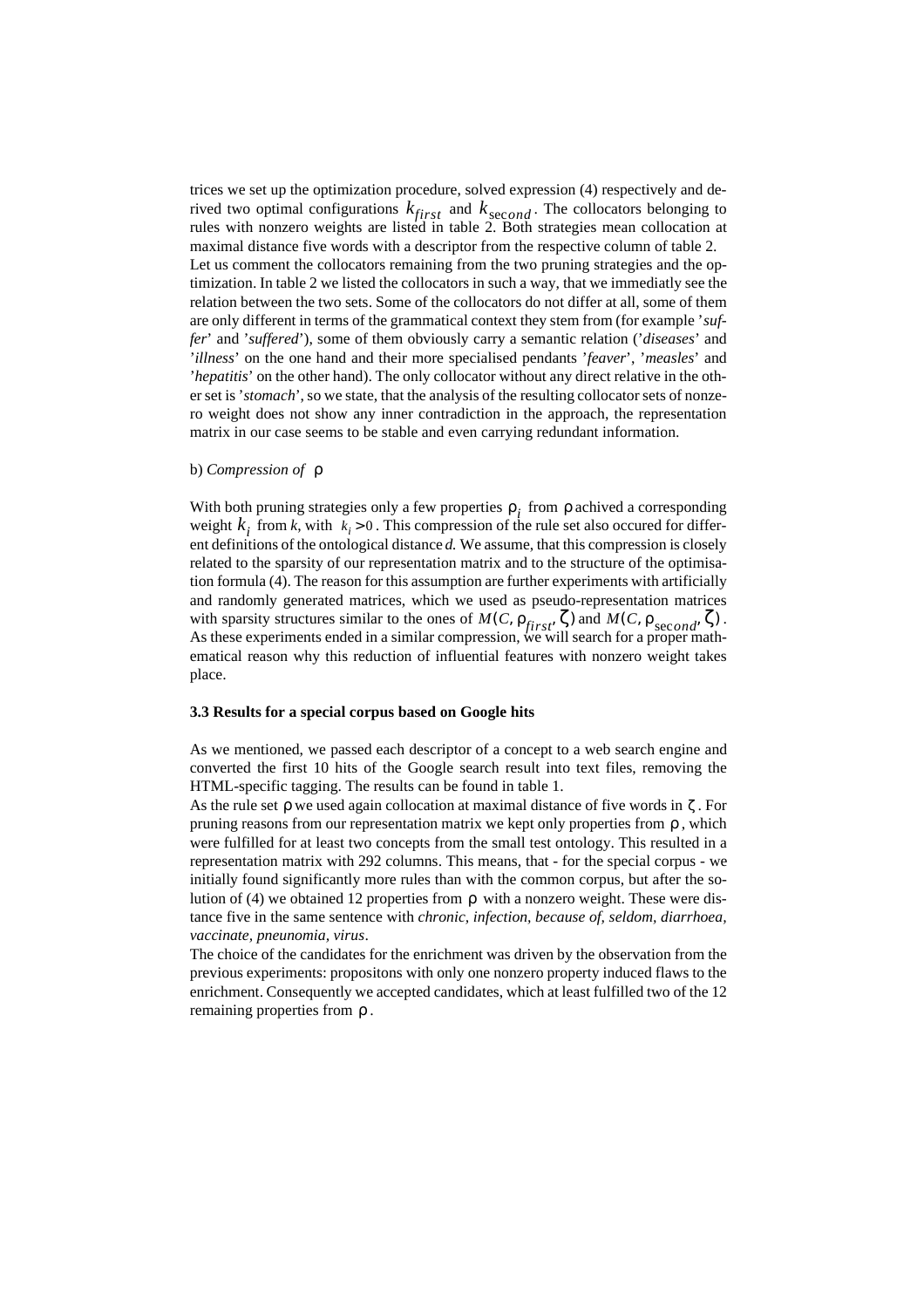The main results of the experiment with the special corpus crafted from web search hits are

- enrichment of the special concepts *sanguinary diarrhoea* and *aqueous diarrhoea*
- identification of a group of symptoms (*vomit, stomach ache, nausea, fever)* as propositions
- lack of propositions for *measles* and *German measles*

The flaws in this enrichment are *can* which should actually be a member of the stoplist and *medical doctor* which is at least too overgeneral*.*

## **3.4 Discussion of the results**

As a second general observation we state, that the main flaws identified during the evaluation in this section come from candidates, which share only one feature with a concept from  $\Omega$ . We conclude, that a possible way to handle this may be an additional tuning of the definition of *d*. A potential technique for this is generating artificial usage profiles, which do not at all reflect real words, and searching for a measure, which properly discriminates between real words and randomly constructed feature sets.

There exist subjective and objective ways of evaluating the results. Roughly speaking the objective evaluation methods base on reference ontologies, the subjective evaluations are based on expert interviews [14].

The question posed in the subjective evaluation was:

Consider the ontology  $\Omega$  and the table of propositions from table 1 to be given. Which strategy performs better? Which aspects of the enrichment results are positive, which ones are negative?

The subjective evaluation clearly showed, that the enrichment with the special corpus performs better, as there are less flaws like *wounds* or *leg* and also less overgeneralisations like *illness*. In addition to this, the results of the specialised enrichment are easier to perceive, as there are not too many propositions and the good propositions were more precise.

The fact that our specialised enrichment with a web-based corpus performs better is not as trivial as it seems. For instance, the symptom group *vomit, stomach ache, nausea, fever* was also on the candidate list for the general corpus experiments - but the collocation information was insufficient, although the corpus was very large.

Comparing the experiments, possible causes for lacking propositions for *measles* and *German measles* may be found in the structure of out test ontology. It contains more information about diarrhetic diseases. At least the special text corpus must be balanced, a preprocessing step we will include in future experiments.

Other good candidates (like '*virus*') did not become propositions in the special corpus experiment, as we did not use stemming and lemmatisation. This introduces all inflections of verbs to the candidate set. Instead of this, the inflections should be unified to one candidate.

The main goal of a series of evaluations should be finding a correlation between subjective and objective measures. If such a correlation exists, even imprecise objective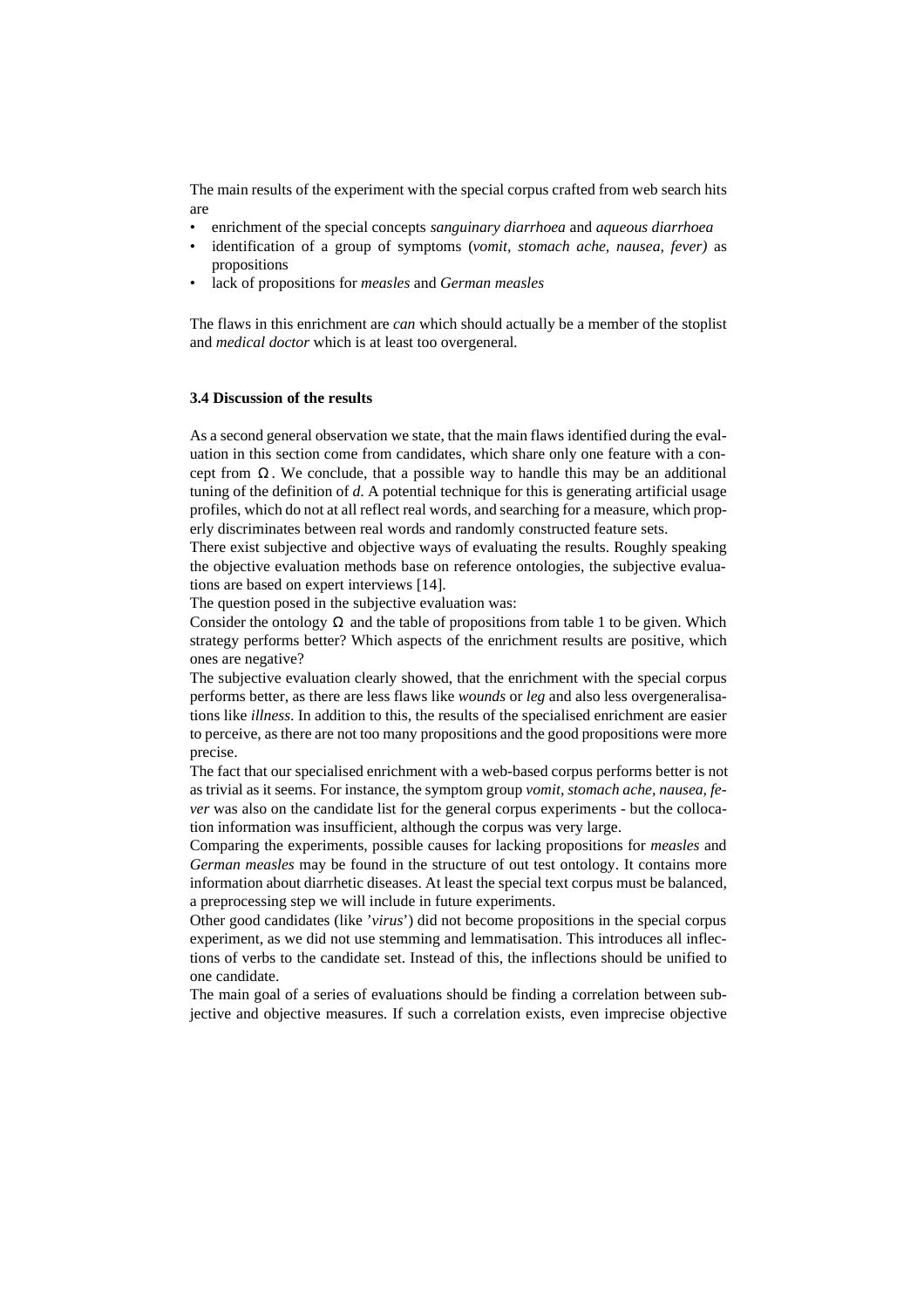evaluation measures can give answers to the quality of parameter tuning or candidate strategies. The reason for this is, that the objective evaluation measures have to correlate ordinally but not cardinally with the subjective ones.

Objective evaluation measures we are developing are guided by the notion of precision in document retrieval [1]. Naturally we need a larger series of experiments to detect a possible correlation between objective and subjective evaluation measures.

## **4 Related work**

Two main branches of automated ontology construction by natural language processing in general and checking collocators in our special case may be identified: those, which base the similarity of concepts or their descriptors on syntactic criteria or collocation directly (we will refer to those as first type) and those, which take statistic samples of the features of a concept or its descriptor. For example the first type declares concepts or their descriptors as similar, when they often occur together in one sentence. The works of [15]and [16] are examples of this type of enrichment.

The second type declares words as similar, if they are used in an similar context. For example, if a word *w* is used with a word *v* in the same sentence very often, and also a word  $\vec{u}$  is used with a word  $\vec{v}$  in the same sentence very often, then  $\vec{w}$  and  $\vec{u}$  would be similar according to the assumptions of the second type approaches, even if *w* and *u* never appear in the same sentence all over the text corpus. Note the significant difference between the approaches: the first type would state a high similarity between *w* and *v*, also between *u* and *v*. Representatives of the second type are the works of [17], [18], [19] and also [20]. The latter ones use syntactic parsing instead of pure collocation information. [20] moreover does not assume identity between concepts and their descriptors as we did in this paper.

If we try to group our approach among the first or second type approaches, we can clearly state that the way we define word similarities and dissimilarities is due to the second type as we pointed out in the previous section. Nevertheless the way we restrict our view to certain candidate concepts and their respective features also refers to the first type: a candidate concept is a concept, of which we determine similarities or dissimilarities to all ontological concepts. As for almost natural computational restrictions we are not able to compute the dissimilarities for all the words from a corpus, we must restrict our observations. Our candidate strategies in section 3 explain possible restrictions in detail. They are influenced by ideas of the first type.

Although - except [21] - none of the related works mentioned here directly focuses on ontology enrichment from the WWW, all these works have in common, that their automated construction features can be extended to our enrichment goals of proposition identification and placement.

[15] used pure collocation information for gaining new concepts, but also focuses on qualitative issues of the collocations to derive statements about relations and the behaviour of the relations.

[16] focused on the so-called salient words, which are able to disambiguate word meaning very well. In a way [16] is also a extending special form of ontology, namely a thesaurus. In contrast to our approach his focus is on disambiguation, which was further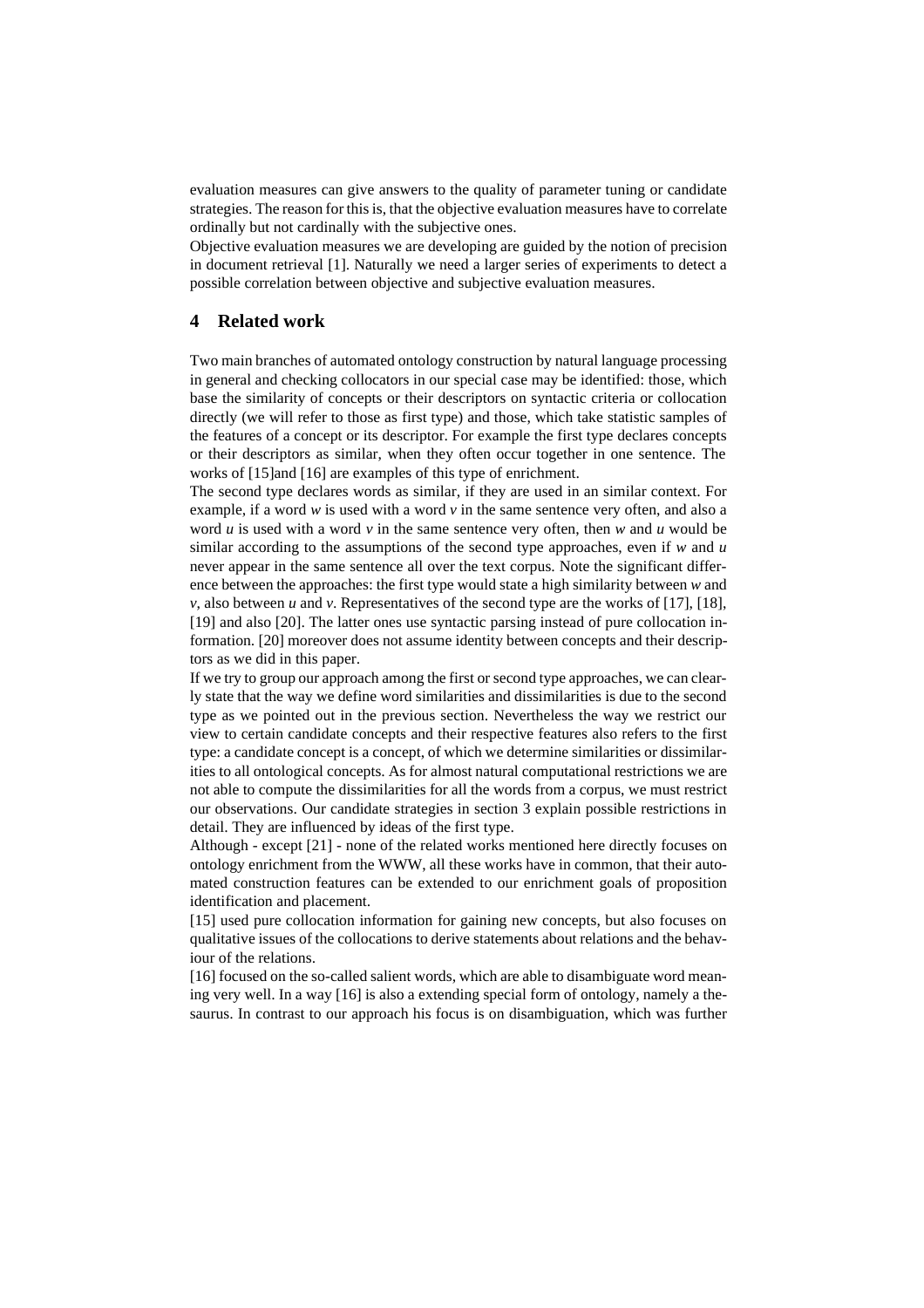developed by [21], but with web resources. In our approach a concept can be proposed to two different concepts, but may also disambiguate, depending on our ontological distance measures. Especially the identification of the symptom group *vomit, stomach ache, nausea, fever propositions for several concepts from*  $\Omega$  would be simply impossible with the approaches of [16] or [21], as they found on discriminating descriptors. They achieve this by a test which detects the mostly diverging contexts of concepts of a given ontology (or thesaurus).

[19] designed the Mo'K workbench for word clustering and building hierarchies from the clusters in a second step. We also implemented a feature based environment, and our goal is even more specialised than word clustering. However we share the opinion with [19], that collecting many features and assigning weights to the features is an excellent basis for similarity definitions. Our implementation is in Smalltalk, whereas Mo'K uses C. Smalltalk remains a possible language, as we end up in very condensed representations with a few features of nonzero weight (compare section 3.2). Generally spoken, in contrast to our work (which systematically computes an optimal configuration  $k$  for a rule set  $\rho$ ) [19] do not explicitly offer a strategy for choosing the weights. An approach related to [19], but more founded on collocation networks and determining artificially specialised corpora can be found in [18] and a comparison of the performance of specialised and common corpora in word clustering can be found in [Asium]. Finally [17] experimented with word similarities expressed by an unsupervised neural network algorithm, the Kohonen map [23], but also for clustering, not for enrichment goals. Our evaluation methods result from the enrichment goal and could also be a basis for an evaluation of the Kohonen maps in word clustering, a task desired by [22].

## **5 Conclusion and future work**

We presented a method for ontology enrichment and applied it to a medical ontology chunk. Our evaluation shows, that the strategy to derive propositions from a special corpus seems to end up in clearer and more error prone conceptual propositions to a domain expert. The experiments have to be repeated with other specialised corpora from the web, the major task for future work. Instead of Google one could refer to the hits of a medical search engine like Medivista.

From all our experiments we identified very important meta-properties of the algorithm. These are a possible basis for future extension of the algorithm: a more systematic treatment of the initial rule set  $\rho$  by gradually extending the word distances can be achieved, if we are able to keep the compression property of the algorithm.

From our point of view the integration of the presented algorithm in a Delphi method [9] for k-med-like projects or the evolving semantic web is very promising. In the context of the task of the k-med ontology, automatically identifying a whole group of symptoms is especially helpful for managing documents for case-based medical education. A number of other interesting questions comes along with the approach. Among them

are the following ones: how do we construct and balance a suitable corpus to learn from, which linguistic preprocessing is necessary or helpful, how does the approach scale for larger ontologies. The latter question is again closely related to our observations: the op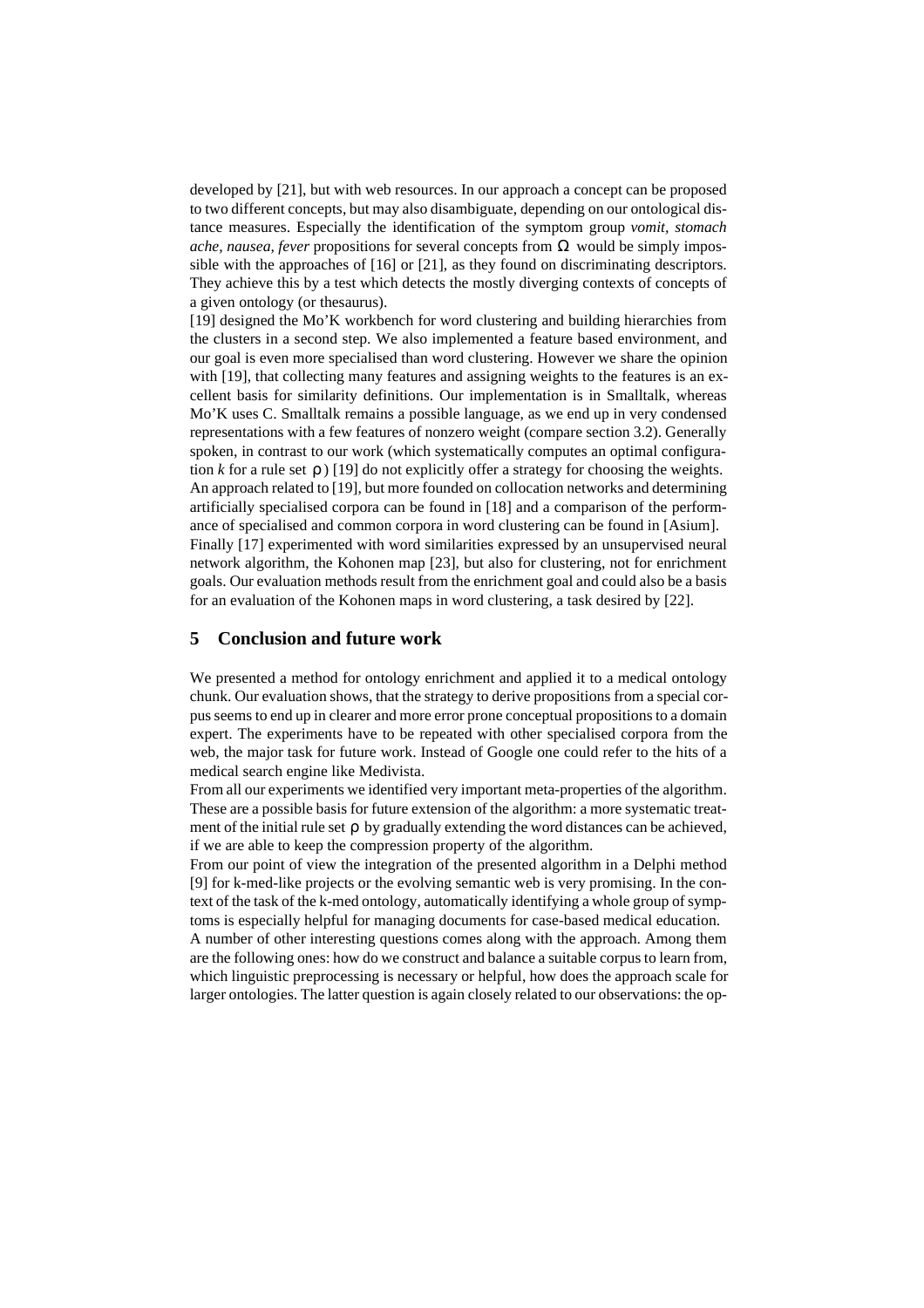timisation problems end up in an identification of a few relevant collocation features and the representation matrix can stand a pruning preprocessing.

Also the question of evaluating the results is interesting for related areas such as Kohonen maps for documents and word clustering algorithms [17].

## **References**

1. Spark-Jones K.: *Readings in Information Retrieval*, Morgan Kaufmann, 1997

2.Stumme, G., Mädche A.: *FCA-Merge: A Bottom-Up Approach for Merging Ontologies,* Proceedings of the 17th International Joint Conference on Artificial Intelligence, Seattle, USA, August, 1-6, 2001, San Francisco/CA: Morgan Kaufmann, 2001

3. Sahlgren,M.: *Vector-Based Semantic Analysis: Representing Word Meanings Based on Random Labels*, Proceedings of the ESSLLI 2001 Workshop on Semantic Knowledge Acquisition and Categorisation, Helsinki, Finland, 2001

4. Faatz, A., Hoermann, S., Seeberg, C., Steinmetz, R.: *Conceptual Enrichment of Ontologies by means of a generic and configurable approach*, workshop notes of the ES-SLLI 2001-workshop on semantic knowledge acquisition and categorisation, Helsinki, Finland, August 2001

5. Resnik, P.: *Semantic Similarity in a Taxonomy: An Information-Based Measure and its Application to Problems of Ambiguity in Natural Language*, Journal of Artificial Intelligence Research, **11**, 1999

6. Kullback, S. and Leibler, R.A.: *On Information and Sufficiency*, Annals of MAthematical Statistics **22**, 1951

7. Dagan I., Perreira F., Lee L.: S*imilarity-based Estimation of Word Co-occurence Probabilities*, Proceedings of the 32nd Annual Meeting of the Association for Computational Linguistics, ACL'94, New Mexico State University, June 1994

8. Stefan Hörmann and Ralf Steinmetz: *Creating courses with learning object metadata*, Multimedia Systems, Springer, Berlin/Heidelberg, to appear 2002

9. Clyde W. Holsapple and K.D. Joshi: *A collaborative approach to ontology design*, Communications of the ACM, Vol. **45**, 2, February 2002

10. Alexa, M.: *Text type analysis with TATOE*. Storrer, A. & B. Harriehausen (eds.) (1998): Hypermedia für Lexikon und Grammatik. Gunter Narr Verlag, Tübingen.

[Asium]: D. Faure and C. Nedellec: *ASIUM: Learning subcategorization frames and restrictions of selection*, in Y. Kodratoff, editor, 10th Conference on Machine Learning (ECML 98) -- Workshop on Text Mining, Chemnitz, Germany, April 1998

11. ampl optimisation software, *http://www.ampl.com*

12. Institut für deutsche Sprache, *www.ids-mannheim.de*

13. the Google search engine, *www.google.de*

14. Andreas Faatz: *Enrichment Evaluation*, technical report TR-AF-01-02 at Darmstadt University of Technology

15. Heyer, G.; Läuter, M.;Quasthoff, U.; Wittig, Th.; Wolff, Chr.: *Learning Relations using Collocations*, Proceedings of the IJCAI Workshop on Ontology Learning, Seattle, USA, August 2001